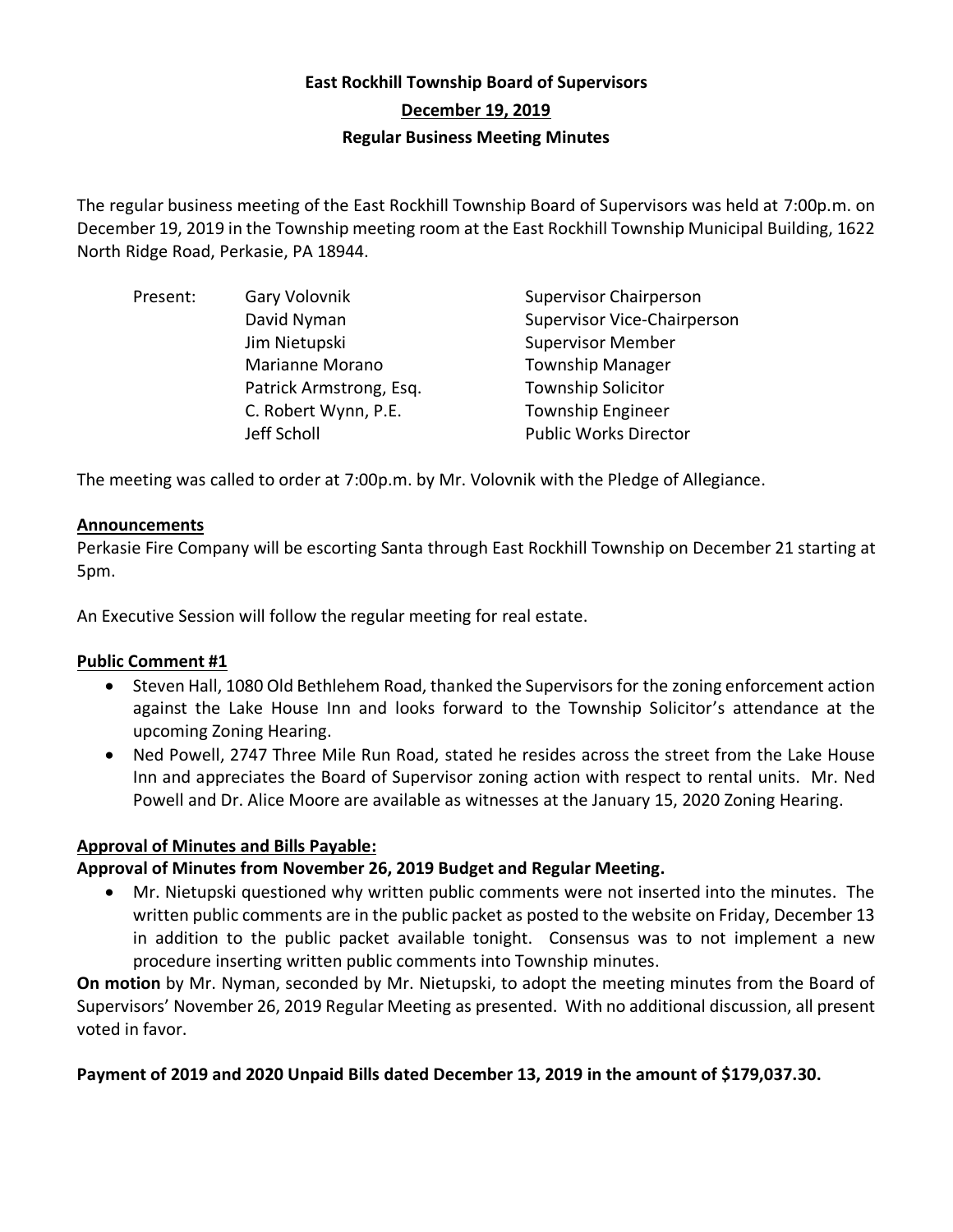East Rockhill Township Board of Supervisors December 19, 2019 Minutes P a g e | 2 of 5

**On motion** by Mr. Nietupski, seconded by Mr. Nyman, to approve payment of the 2019 Bills List dated December 13, 2019 in the amount of \$175,669.33 as presented. With no additional discussion, all present voted in favor.

**On motion** by Mr. Nyman, seconded by Mr. Nietupski, to approve payment of the 2020 Bills List dated December 13, 2019 in the amount of \$3,367.97 as presented. With no additional discussion, all present voted in favor.

# **Pennridge Wastewater Treatment Authority Report: David Nyman**

The November 18, 2019 Pennridge Wastewater Treatment Authority minutes and November 2019 flows report are on file.

**On motion** by Mr. Nietupski, seconded by Mr. Volovnik, to approve the Pennridge Wastewater Treatment Authority Report. With no additional discussion, all present voted in favor.

# **Pennridge Regional Police Commission Report: Sergeant Maloney**

Sergeant Maloney shared the November 2019 Pennridge Regional Police activity report. The report is on file.

**On motion** by Mr. Nietupski, seconded by Mr. Nyman, to approve the Police Commission Report. With no additional discussion, all present voted in favor.

# **Township Manager's Report: Marianne Morano**

# **Pennridge Greenjacket Lease January 1, 2020 to December 31, 2024**.

**On motion** by Mr. Nyman, seconded by Mr. Nietupski, to authorize the Chairperson execution of East Rockhill Township and Pennridge Greenjacket Midget Football Association Park Lease at Willard H. Markey Centennial Park for the period of January 1, 2020 to December 31, 2024. With no additional discussion, all present voted in favor.

# **Certificate of Deposit Maturity Notice.**

**On motion** by Mr. Nyman, seconded by Mr. Nietupski, authorizing closing the Certificate of Deposit with a maturity date of December 14, 2019 and depositing funds into the Capital Improvement Fund. With no additional discussion, all present voted in favor.

# **Sewer Equivalent Dwelling Unit.**

**On motion** by Mr. Nyman, seconded by Mr. Nietupski, to authorize allocating one sewer equivalent dwelling unit (EDU) to 1097 West Schwenkmill Road parcel identification number 12-009-192-002 in recognition of the public sewer improvement provided by Emil Jacoby to properties with failing systems and the Municipal Office. With no additional discussion, all present voted in favor.

**Resignation Letter from Nancy Booz, Planning Commission.** It was noted Mrs. Booz has served on the Planning Commission for 40 years. Mr. Nyman requested a resolution be prepared for consideration at the January 2020 regular meeting.

On motion by Mr. Nyman, seconded by Mr. Nietupski, to acknowledge with regret the resignation of Nancy Booz from the Planning Commission effective with her expiring term December 31, 2019 as presented. With no additional discussion, all present voted in favor.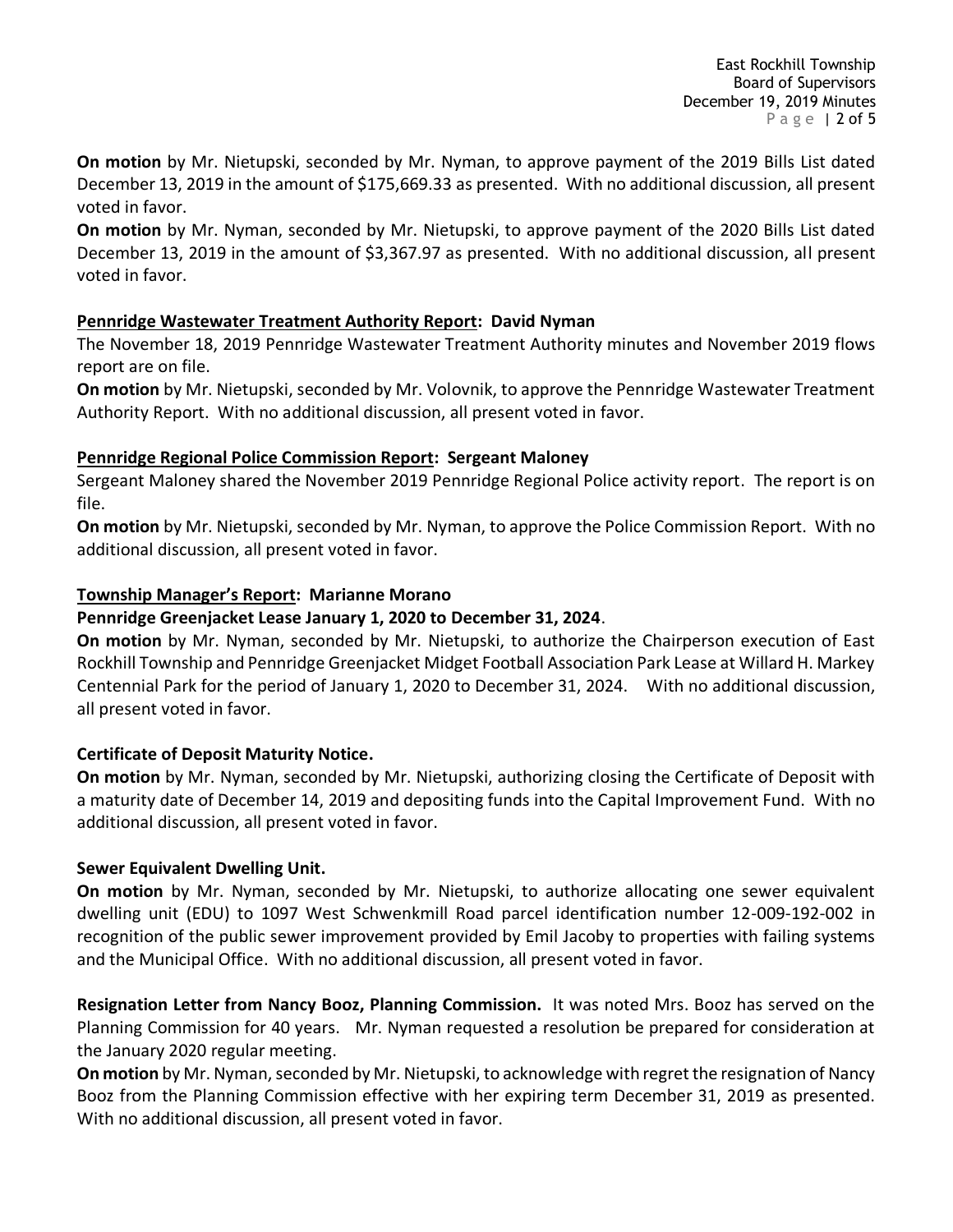**Auditor Engagement Letter.** An appointed auditor engagement letter from Dunlap and Associates to perform the 2019 audit was presented.

**On motion** by Mr. Nietupski, seconded by Mr. Nyman, to authorize the Township Manager to execute the Dunlap and Associates engagement letter not to exceed \$17,900.00 as presented. With no additional discussion, all present voted in favor

# **Resolution 2019-09 Street Light Assessment.**

**On motion** by Mr. Nyman, seconded by Mr. Nietupski, to adopt **Resolution 2019-09**, setting the Street Light Assessment at \$41.00 per designated property for 2020. With no additional discussion, all present voted in favor.

# **Resolution 2019-10 Fixing the East Rockhill Township Fee Schedule for 2020.**

**On motion** by Mr. Nietupski, seconded by Mr. Nyman, to adopt **Resolution 2019-10,** contingent on amending the zoning residential demolition accessory building fee to \$100.00, setting the fees for 2020 as presented. With no additional discussion, all present voted in favor.

# **Resolution 2019-11 adopting a Final 2020 Budget.**

With no public comment, On motion by Mr. Nyman, seconded by Mr. Nietupski, to adopt Resolution 2019-**11** adopting the Final 2020 Budget in the amount of \$4,094,912 in revenue and \$4,094,912 in expenses for all funds. With no additional discussion, all present voted in favor.

# **Resolution 2019-12 Fixing the Real Estate Tax Rate for 2020.**

**On motion** by Mr. Nietupski, seconded by Mr. Nyman, to adopt **Resolution 2019-12** fixing the Real Estate Tax Rate for 2020 at 8.725 mills for general purposes; 1.0 mill for Fire Protection; 1.26 mills for Building Debt Service; 1.25 mills for Capital Improvement. With no additional discussion, all present voted in favor.

**Etzler Lot Line Adjustment.** The plans for recordation are ready for signature.

**On motion** by Mr. Nietupski, seconded by Mr. Nyman, to approve the Township Manager Report. With no additional discussion, all present voted in favor.

# **Public Works Report: Jeff Scholl**

Mr. Scholl updated the Board on Public Works activities for November 2019. Of note, the 2019 fall leaf collection has been completed with a total of 75 loads collected. The report is on file.

**On motion** by Mr. Nietupski, seconded by Mr. Nyman, to approve the Township Public Works Report. With no additional discussion, all present voted in favor.

# **Engineer Report: C. Robert Wynn, P.E.**

# **Wood's Edge Subdivision Release of Escrow Voucher #10 and #11.**

**On motion** by Mr. Nyman, seconded by Mr. Nietupski, to approve Authorization Voucher Number 10 dated December 9, 2019 payable to C. Robert Wynn Associates in the amount of \$259.21 for construction observation and escrow administration from August 24, 2019 to November 30, 2019 and Authorization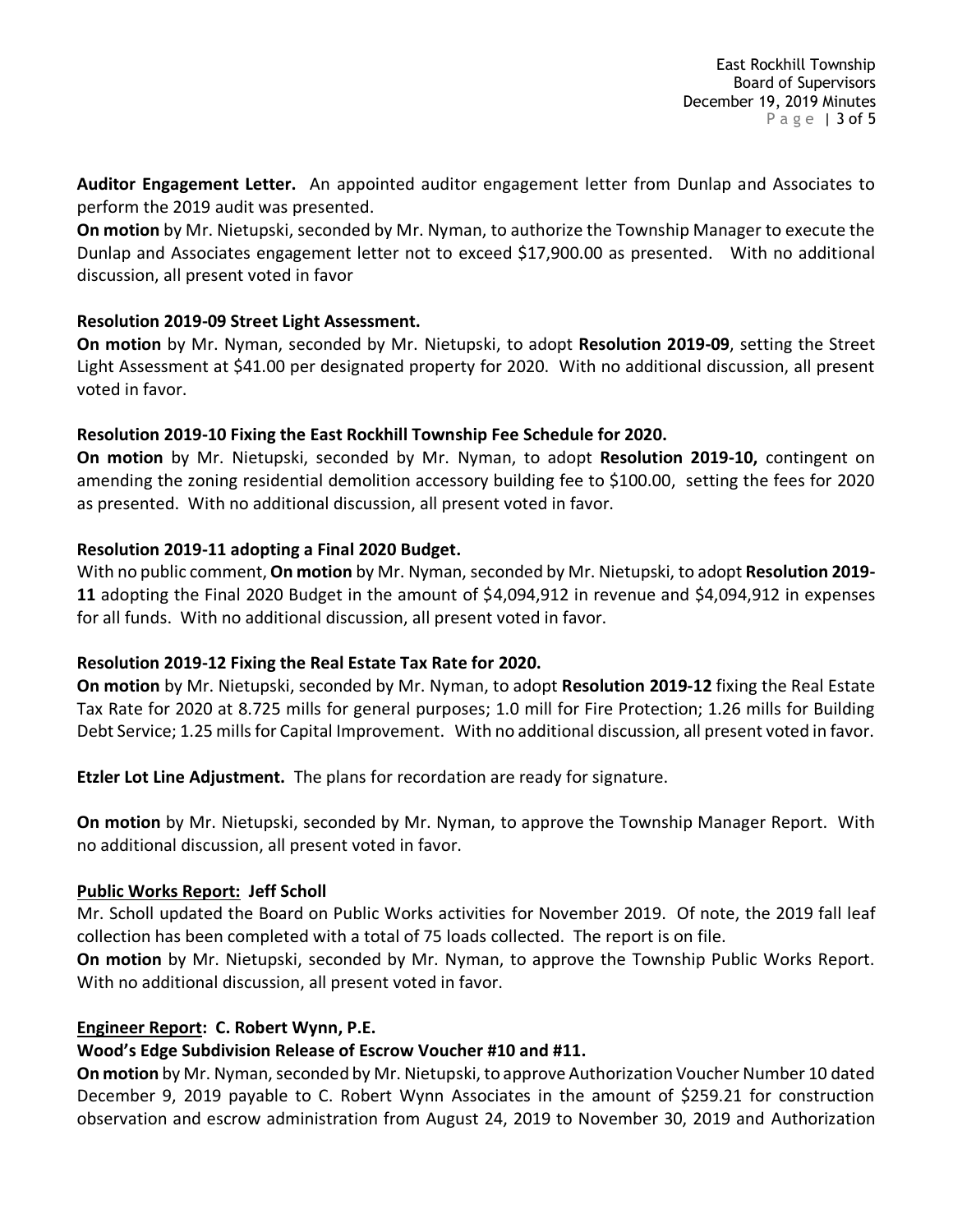Voucher Number 11 dated December 9, 2019 payable to Lynn Builders LLC in the amount of \$15,668.05 for driveway, stormwater, erosion control and misc. With no additional discussion, all present voted in favor.

**Pennridge Airport Annual Safety Inspection Report.** A Pennsylvania Department of Transportation report to Pennridge Airport dated April 25, 2019 was received by the Township on December 11, 2019 which indicates a total of six trees on Township property intrude into the flight pattern. Five trees are on the property boundary between Willard H. Markey Centennial Park and Airport property in addition to one tree to the right of the Markey Park driveway. The consensus was to not perform a timber harvest which leaves significant debris for many years. Mr. Wynn will contact the Pennridge Airport to request trees be marked to determine ownership.

**Subdivision Plan Review Status.** Review dated December 4, 2019 is in the Board's packets. No action is necessary.

**On motion** by Mr. Nyman, seconded by Mr. Nietupski, to accept the Township Engineer report. With no additional discussion, all present voted in favor.

# **Solicitor Report: Patrick Armstrong, Esq.**

**Zoning Hearing Board Application from WEGBB, Inc. for 1086 Old Bethlehem Road and 1090 Old Bethlehem Road.** A zoning hearing application has been received for 1086 Old Bethlehem Road and 1090 Old Bethlehem Road from WEGBB, Inc. for an appeal of the November 1, 2019 Enforcement Notices which cited violations of the East Rockhill Zoning Ordinance for operating a B8 Rooming or Boarding House use on the properties located at 1086 and 1090 Old Bethlehem Road, Perkasie, known as parcels 12-11-52-6 and 12-11-52-3. The properties are in the Agriculture Preservation Zoning District.

**On motion** by Mr. Nyman, seconded by Mr. Nietupski, to direct Township Solicitor Patrick Armstrong to assist the Assistant Zoning Officer Steve Baluh at the January 15, 2019 hearing to defend the Enforcement Notices. With no additional discussion, all present voted in favor.

**2019 Borrowing Note.** Mr. Armstrong advised the Board that settlement took place on December 18, 2019 for the Municipal building renovation financing.

#### **Etzler Right-of-Way Agreements.**

**On motion** by Mr. Nietupski, seconded by Mr. Nyman, to authorize the Chairperson execution of Etzler Right-of-Way easement agreement and Gross right-of-way easement agreement once received. With no additional discussion, all present voted in favor.

Mr. Armstrong requested an Executive Session to discuss litigation regarding the Pennridge Airport from previous years.

**On motion** by Mr. Nyman, seconded by Mr. Nietupski, to accept the Township Solicitor report. With no additional discussion, all present voted in favor.